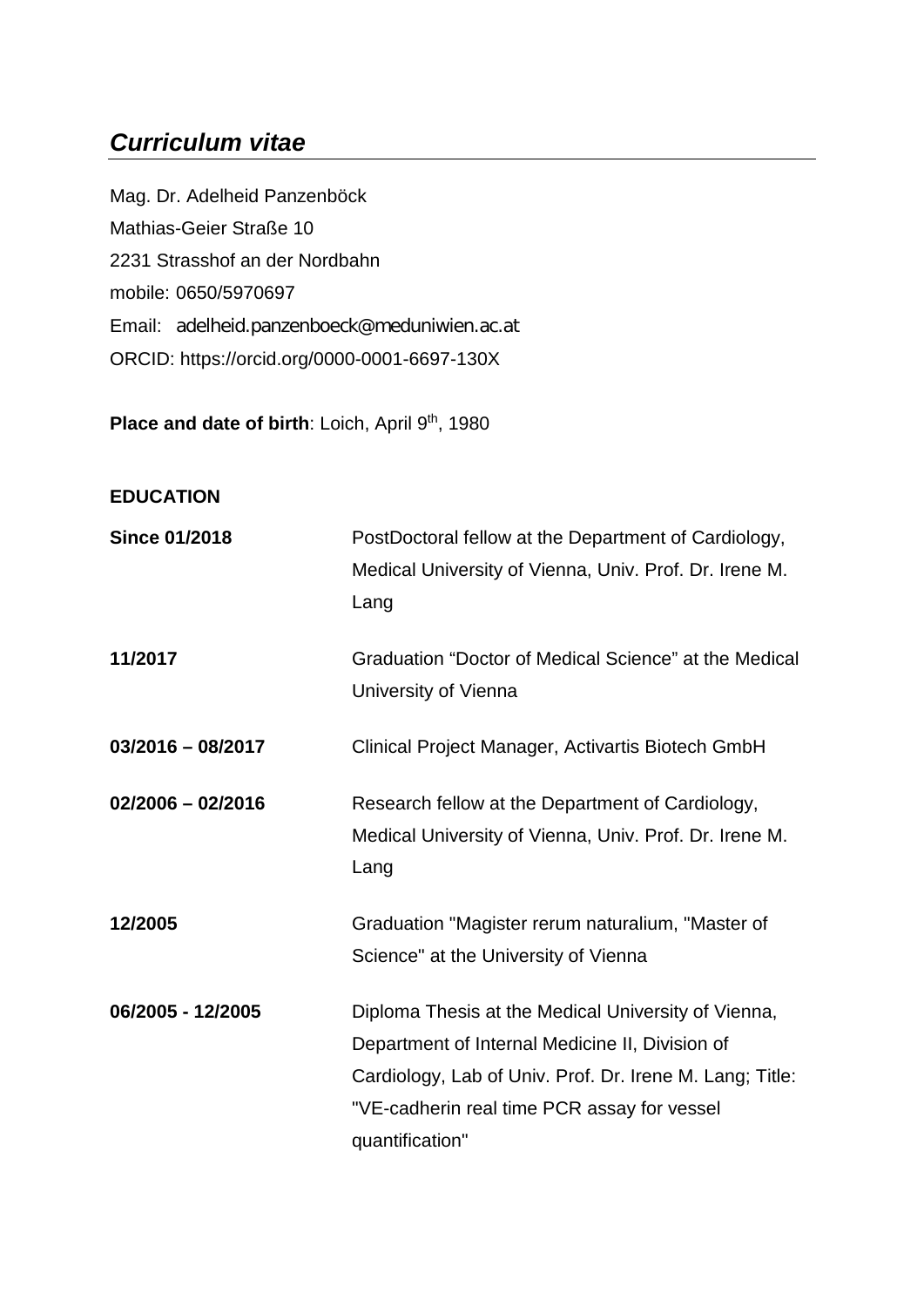| 10/1999 - 12/2005 | University of Vienna, Undergraduate studies of           |
|-------------------|----------------------------------------------------------|
|                   | Microbiology and Genetics, Faculty of Life Science, with |
|                   | a main focus on developmental genetics                   |
|                   |                                                          |

**09/1994 - 06/1999** Secondary School (HBLA) St. Pölten

#### **Description of research interests and most important scientific achievements**

Current research interest focuses on development and progression of degenerative aortic valve disease, especially the role of microvascular tissue support and the loss of vessels due to thrombotic events. Endothelial cell dysfunction and the impact of neutrophils and neutrophil extracellular traps (NETs) are studied in various experimental systems including transgenic mouse models, in-vitro / ex-vivo systems, and high-throughput transcriptome and proteome profiling.

#### **Publications, talks and citations**

18 publications, 3 invited talks, 711 citations, h-index: 10 (based on researchgate, September 15<sup>th</sup>, 2020)

## **Teaching Experience**

Co-lecturer of a Journal club and a Thesis-seminar of the Vascular Biology PhD program of the Medical University of Vienna since 2011

Supervision of bachelor, master and PhD students in the Lab of Univ. Prof. Dr. Irene M. Lang since 2006

## **10 most important publications**

1. Skoro-Sajer N, Mittermayer F, Panzenboeck A, Bonderman D, Sadushi R, Hitsch R, Jakowitsch J, Klepetko W, Kneussl MP, Wolzt M and Lang IM. Asymmetric dimethylarginine is increased in chronic thromboembolic pulmonary hypertension. *Am J Respir Crit Care Med*. 2007;176:1154-60 DOI: 10.1164/rccm.200702-278OC.

2. Lankeit M, Dellas C, Panzenbock A, Skoro-Sajer N, Bonderman D, Olschewski M, Schafer K, Puls M, Konstantinides S and Lang IM. Heart-type fatty acid-binding protein for risk assessment of chronic thromboembolic pulmonary hypertension. *Eur Respir J*. 2008;31:1024-9 DOI: 10.1183/09031936.00100407.